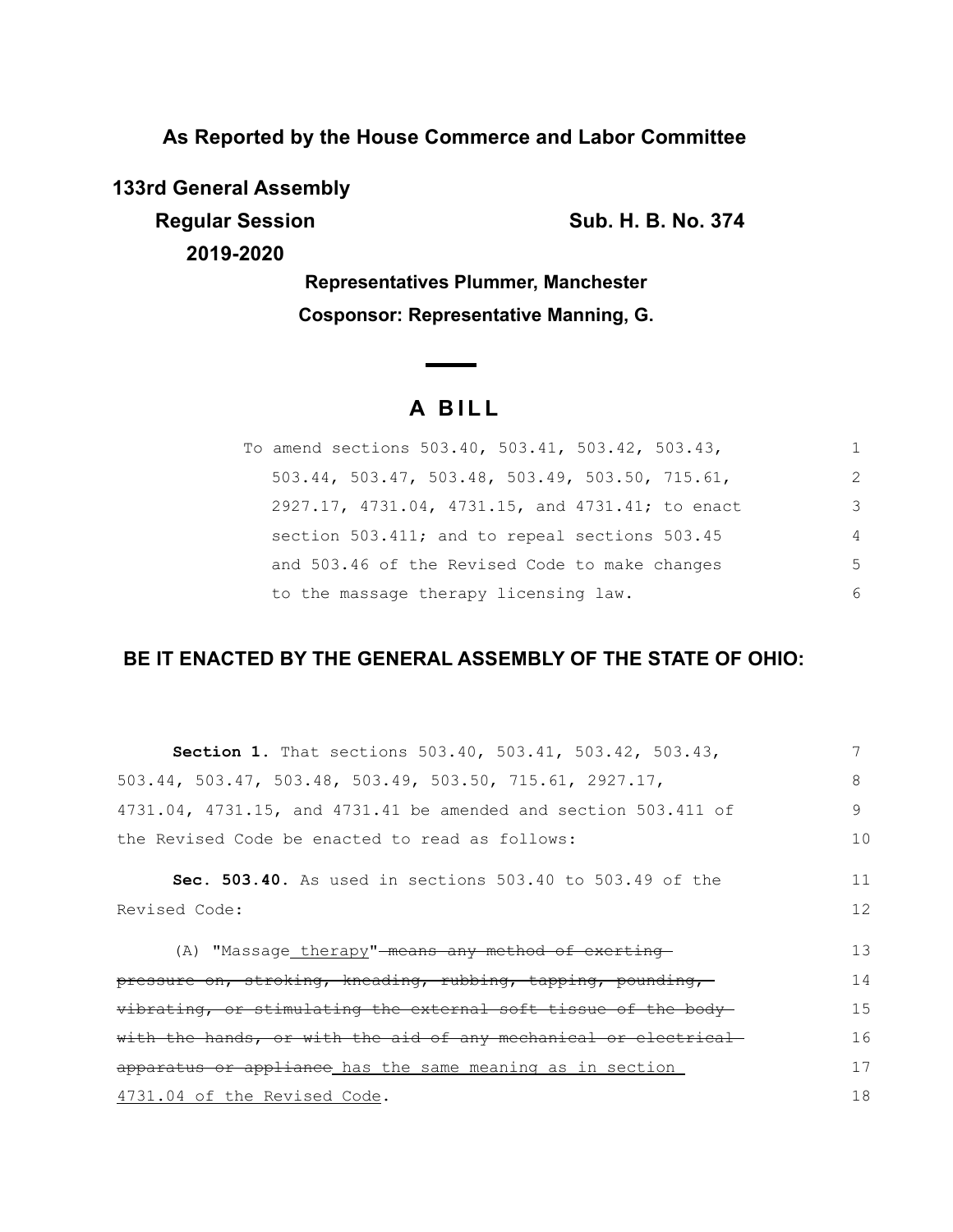| (B) "Massage establishment" means any fixed place of                          | 19 |
|-------------------------------------------------------------------------------|----|
| business where a person offers massages massage therapy is                    | 20 |
| provided:                                                                     | 21 |
| (1) In exchange for anything of value; or                                     | 22 |
| (2) In connection with the provision of another legitimate                    | 23 |
| service.                                                                      | 24 |
| (C) "Masseur" or "masseuse" - "Massage therapist" means any                   | 25 |
| <del>individual person</del> _who performs <del>-massages at a massage-</del> | 26 |
| establishment massage therapy.                                                | 27 |
| (D) "Sexual or genital area" includes the genitalia, pubic-                   | 28 |
| area, anus, perineum of any person, and the breasts of a                      | 29 |
| female"Registration" means to provide information to the board                | 30 |
| of township trustees to indicate the location of the                          | 31 |
| establishment, the names of individuals employed there, and                   | 32 |
| evidence of current state licensure or student status of anyone               | 33 |
| providing massage therapy at the establishment as provided in                 | 34 |
| division (A) of section 503.411 of the Revised Code.                          | 35 |
| Sec. 503.41. (A) A board of township trustees, by                             | 36 |
| resolution, may regulate and require the registration of massage              | 37 |
| establishments and their employees within the unincorporated                  | 38 |
| territory of the township_and_may_require_the_registration_of_                | 39 |
| persons performing massage therapy at the massage                             | 40 |
| establishments. In accordance with sections 503.40 to 503.49 of               | 41 |
| the Revised Code, for that purpose those purposes, the board, by              | 42 |
| a majority vote of all members, may adopt, amend, administer,                 | 43 |
| and enforce such establishment regulations and registration                   | 44 |
| requirements within the unincorporated territory of the                       | 45 |
| township.                                                                     | 46 |
| (B) A board may adopt establishment regulations                               | 47 |

(B) A board may adopt establishment regulations,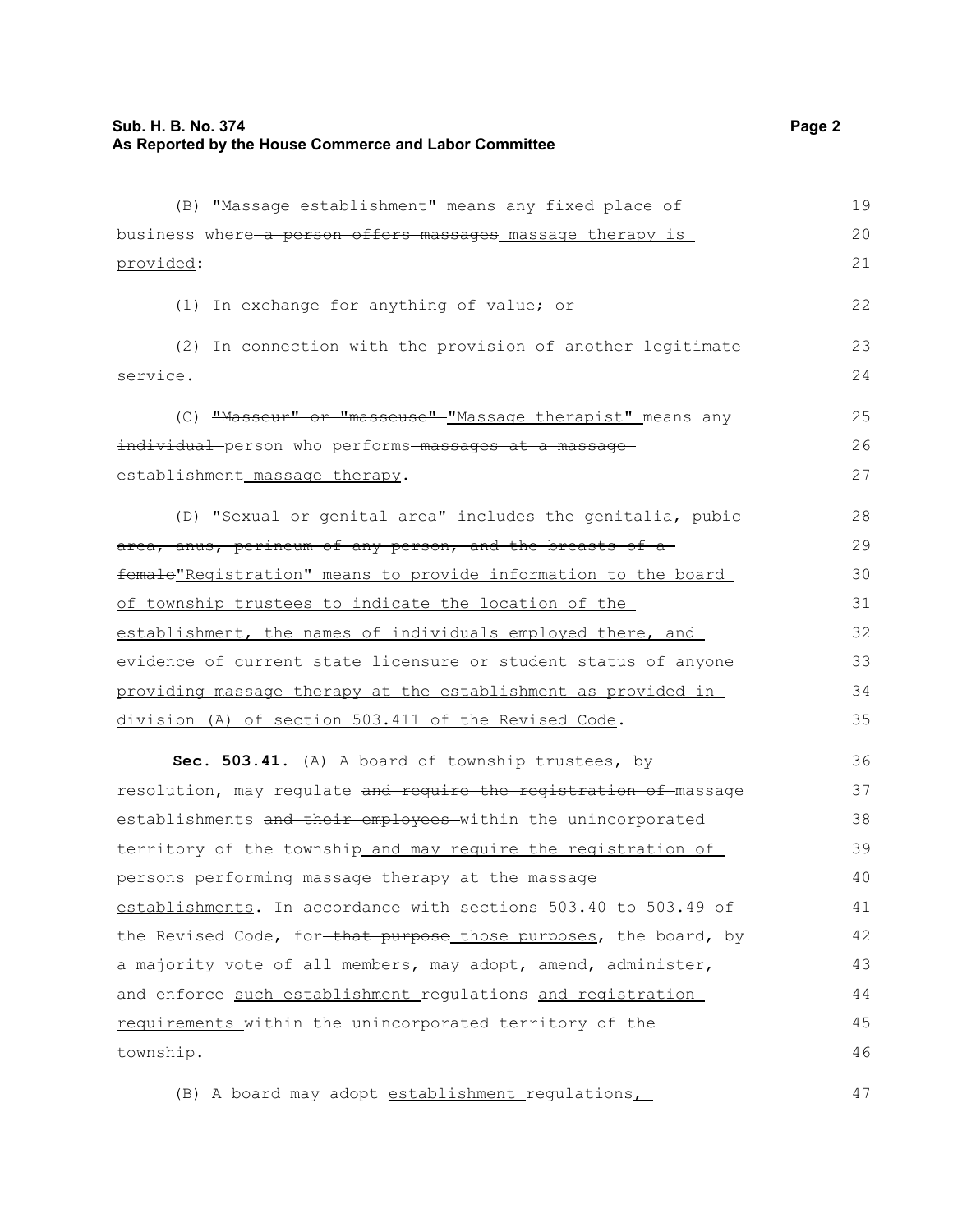#### **Sub. H. B. No. 374 Page 3 As Reported by the House Commerce and Labor Committee**

registration requirements, and amendments under this section only after public hearing at not fewer than two regular sessions of the board. The board shall cause to be published in a newspaper of general circulation in the township, or as provided in section 7.16 of the Revised Code, notice of the public hearings, including the time, date, and place, once a week for two weeks immediately preceding the hearings. The board shall make available proposed establishment regulations, registration requirements, or amendments to the public at the office of the board. 48 49 50 51 52 53 54 55 56 57

(C) Regulations Establishment regulations, registration requirements, or amendments adopted by the board are effective thirty days after the date of adoption unless, within thirty days after the adoption of the regulations, requirements, or amendments, the township fiscal officer receives a petition, signed by a number of qualified electors residing in the unincorporated area of the township equal to not less than ten per cent of the total vote cast for all candidates for governor in the area at the most recent general election at which a governor was elected, requesting the board to submit the regulations, requirements, or amendments to the electors of the area for approval or rejection at the next primary or general election occurring at least ninety days after the board receives the petition. 58 59 60 61 62 63 64 65 66 67 68 69 70 71

No establishment regulation, registration requirement, or amendment for which the referendum vote has been requested is effective unless a majority of the votes cast on the issue is in favor of the regulation, requirement, or amendment. Upon certification by the board of elections that a majority of the votes cast on the issue was in favor of the regulation, requirement, or amendment, the regulation, requirement, or 72 73 74 75 76 77 78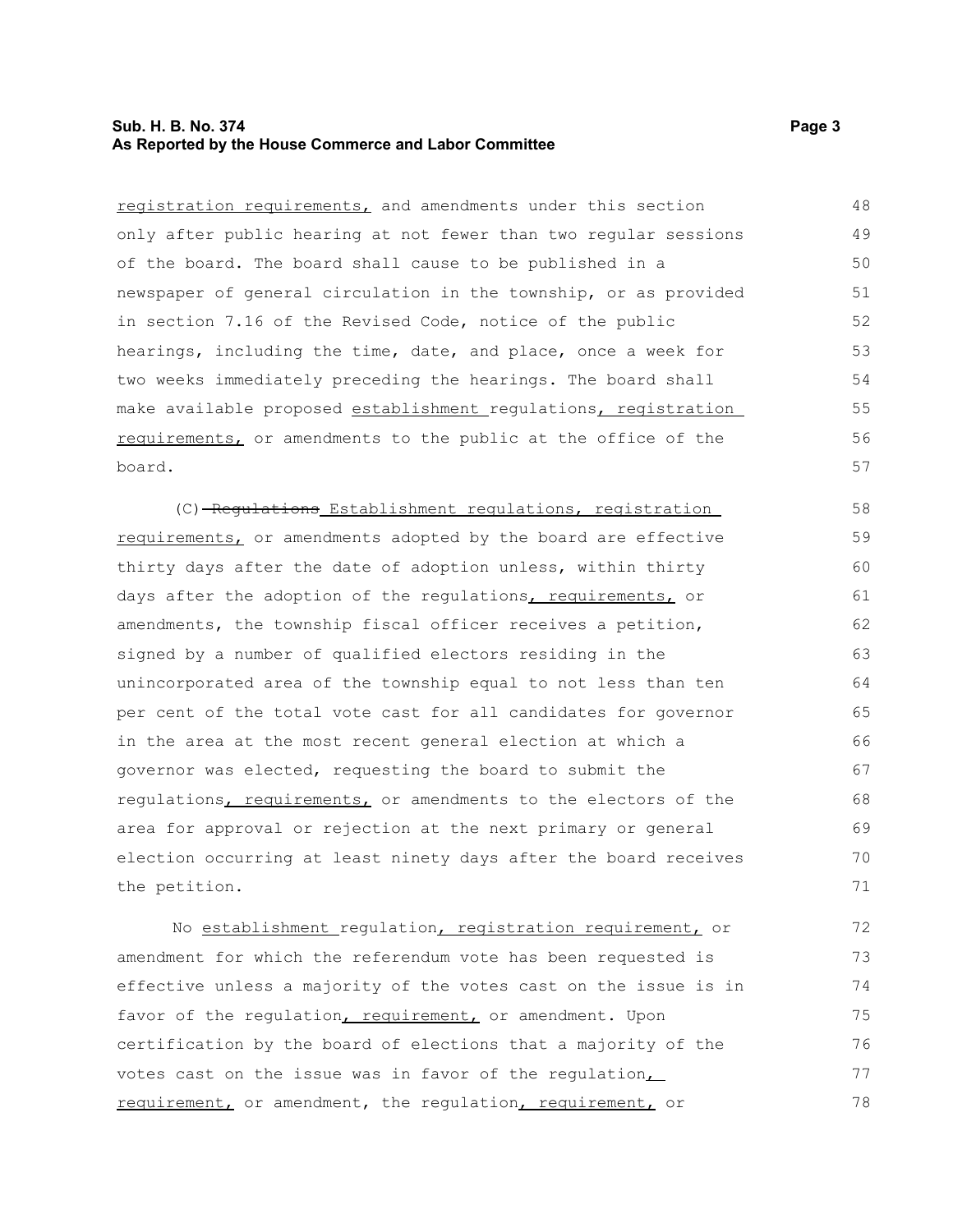#### **Sub. H. B. No. 374 Page 4 As Reported by the House Commerce and Labor Committee**

amendment takes immediate effect.

(D) The board shall make available establishment regulations and registration requirements it adopts or amends to the public at the office of the board and shall cause to be published once a notice of the availability of the regulations and requirements in a newspaper of general circulation in the township within ten days after their adoption or amendment. 80 81 82 83 84 85

(E) Nothing in sections 503.40 to 503.49 of the Revised Code shall be construed to allow a board of township trustees to license any massage therapist or otherwise regulate the practice of any limited branch of medicine specified in section 4731.15 of the Revised Code or the practice of providing therapeutic massage by a licensed physician, a licensed podiatrist, a licensed chiropractor, a licensed podiatrist, a licensed nurse, or any other licensed health professional. As 86 87 88 89 90 91 92 93

As used in this division, "licensed" means licensed, certified, or registered to practice in this state. 94 95

 **Sec. 503.411.** If a board of township trustees has adopted a resolution under section 503.41 of the Revised Code to regulate massage establishments, all of the following apply: 96 97 98

(A) The massage establishment regulations shall include a requirement that all massage therapy performed in a massage establishment be performed by a person who meets one or more of the following conditions and that does not exclude any such person: 99 100 101 102 103

(1) Is licensed by the state cosmetology and barber board, or its predecessors or successors, and provides massage therapy as a portion of, and incidental to, barber services in accordance with Chapter 4709. of the Revised Code or cosmetology 104 105 106 107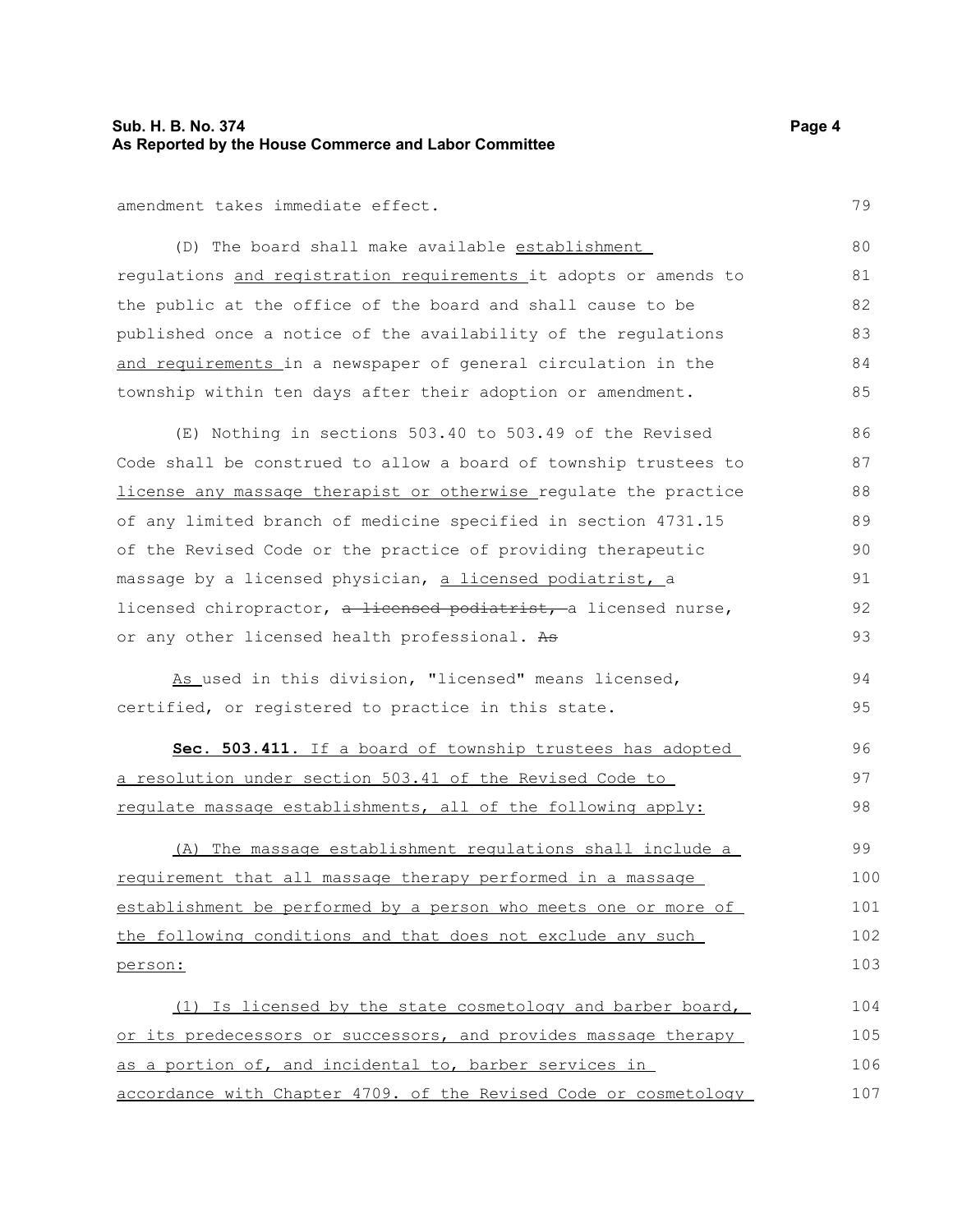| services in accordance with Chapter 4713. of the Revised Code;      | 108 |
|---------------------------------------------------------------------|-----|
| (2) Is licensed by the board of nursing, or its                     | 109 |
| predecessors or successors, and provides massage therapy as a       | 110 |
| portion of, and incidental to, nursing services in accordance       | 111 |
| with Chapter 4723. of the Revised Code;                             | 112 |
| (3) Is licensed by the state medical board, or its                  | 113 |
| predecessors or successors, and provides massage therapy as a       | 114 |
| portion of, and incidental to, medical services in accordance       | 115 |
| with Chapter 4730. or 4731. of the Revised Code or acupuncture      | 116 |
| <u>or oriental medicine in accordance with Chapter 4762. of the</u> | 117 |
| Revised Code;                                                       | 118 |
| (4) Is licensed by the state chiropractic board, or its             | 119 |
| predecessors or successors, and provides massage therapy as a       | 120 |
| portion of, and incidental to, chiropractic services in             | 121 |
| accordance with Chapter 4734. of the Revised Code;                  | 122 |
| (5) Is licensed by the state medical board, or its                  | 123 |
| predecessors or successors, as a massage therapist in accordance    | 124 |
| with Chapter 4731. of the Revised Code;                             | 125 |
| (6) Is licensed by the Ohio occupational therapy, physical          | 126 |
| therapy, and athletic trainers board, or its predecessors or        | 127 |
| successors, and provides massage therapy as a portion of, and       | 128 |
| incidental to, services provided as an occupational therapist,      | 129 |
| physical therapist, or athletic trainer in accordance with          | 130 |
| Chapter 4755. of the Revised Code;                                  | 131 |
| (7) Is enrolled and regularly and actively participating            | 132 |
| in a program of study to achieve the training necessary to          | 133 |
| obtain the massage therapist license specified in division (A)      | 134 |
| (5) of this section and the program of study is in good standing    | 135 |
| as determined by the state medical board.                           | 136 |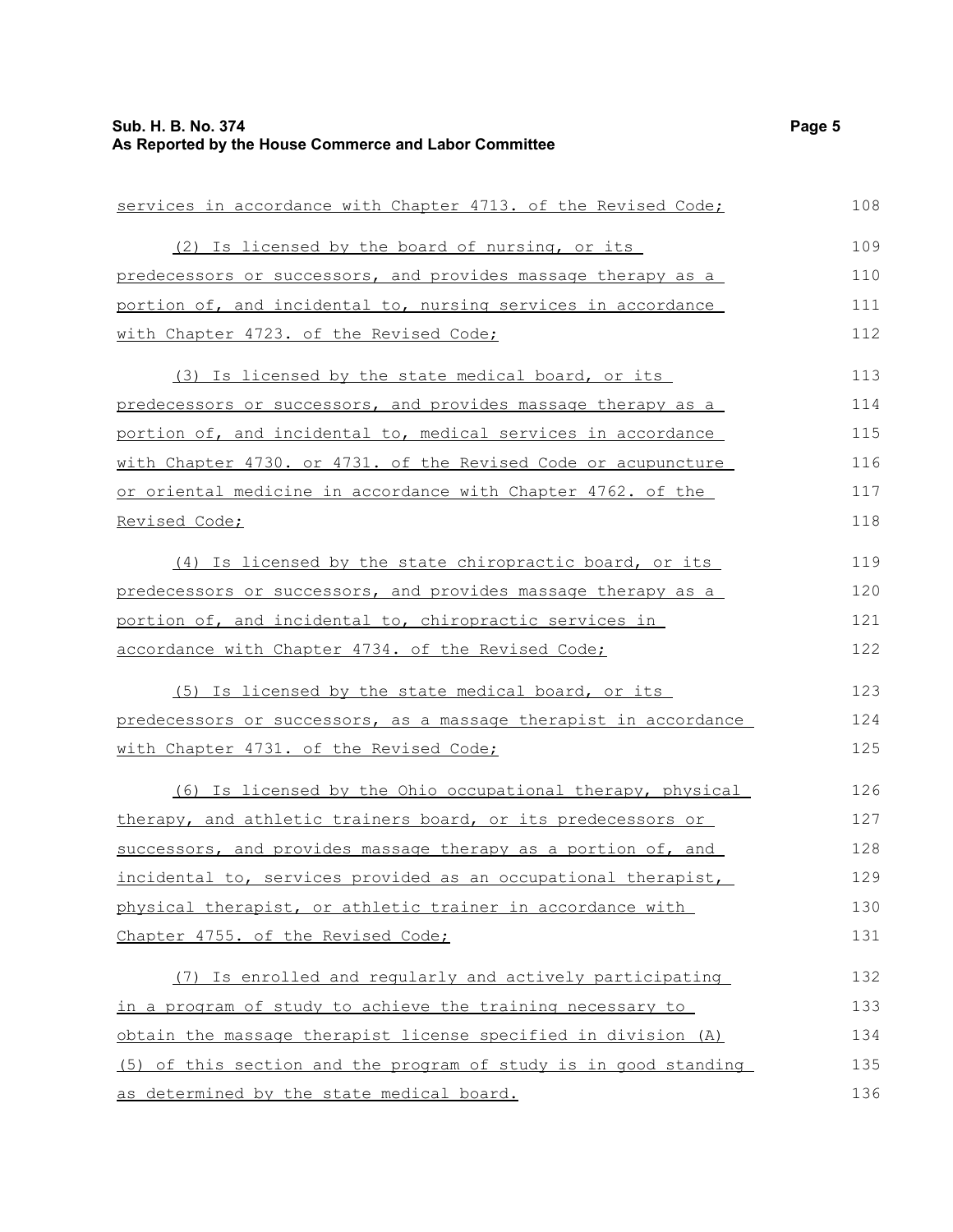| (B) No person shall knowingly act as a massage therapist         | 137 |
|------------------------------------------------------------------|-----|
| for a massage establishment located in the unincorporated area   | 138 |
| of the township without first having obtained a license from a   | 139 |
| board specified in division (A) of this section or without being | 140 |
| a student as provided in division (A) (7) of this section.       | 141 |
| (C) The massage establishment regulations may include any        | 142 |
| of the following:                                                | 143 |
| (1) A requirement that the massage establishment fully           | 144 |
| comply with any applicable zoning resolution and amendments to   | 145 |
| the resolution that are adopted by the board under Chapter 519.  | 146 |
| of the Revised Code;                                             | 147 |
| (2) Designated hours as prohibited hours of operation;           | 148 |
| (3) The prohibitions set forth in division (B) of section        | 149 |
| 503.42 of the Revised Code;                                      | 150 |
| (4) Any other regulation considered by the board to be           | 151 |
| necessary for the health, safety, and welfare of the township    | 152 |
| residents, subject to division (E) of section 503.41 of the      | 153 |
| Revised Code.                                                    | 154 |
| Sec. 503.42. If a board of township trustees has adopted a       | 155 |
| resolution under section 503.41 of the Revised Code that         | 156 |
| includes a permit requirement to operate a massage               | 157 |
| establishment:                                                   | 158 |
| (A) No person shall engage in, conduct or carry on, or           | 159 |
| permit to be engaged in, conducted or carried on in the          | 160 |
| unincorporated areas of the township, the operation of operate a | 161 |
| massage establishment in the unincorporated areas of a township  | 162 |
| without first having obtained a permit from the board of         | 163 |
| township trustees as provided in section 503.43 of the Revised   | 164 |
| Code.                                                            | 165 |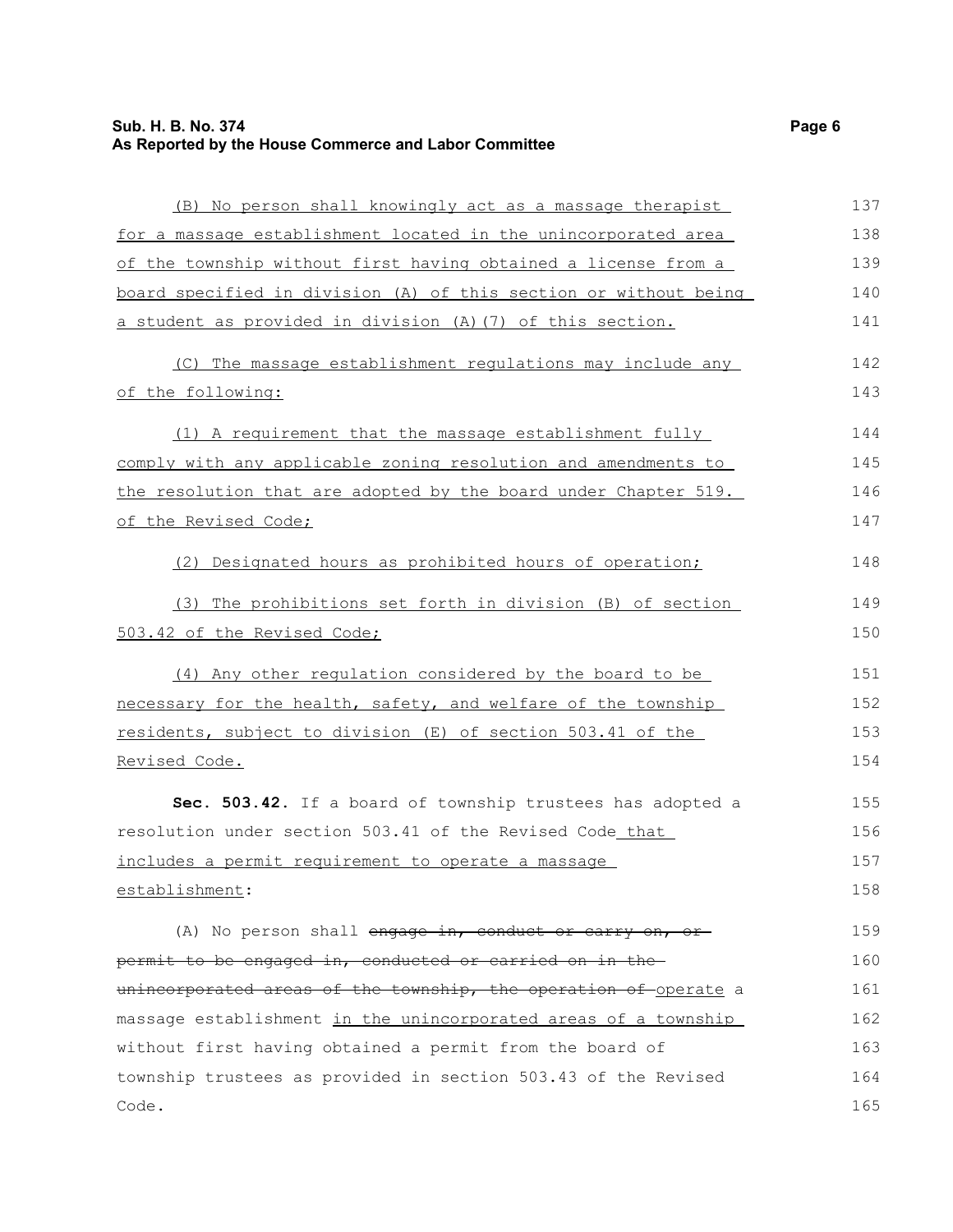#### **Sub. H. B. No. 374 Page 7 As Reported by the House Commerce and Labor Committee**

(B) No individual shall act as a masseur or masseuse for a massage establishment located in the unincorporated areas of the township without first having obtained a license from the board of township trustees as provided in section 503.45 of the Revised Code. (C) No owner or operator of a massage establishment located in the unincorporated areas area of the township shall knowingly do any of the following: (1) Employ an unlicensed masseur or masseuse as a massage therapist a person who does not meet one of the criteria listed in division (A) of section 503.411 of the Revised Code; (2) Refuse to allow appropriate state or local authorities, including police officers, access to the massage establishment for any health or safety inspection conducted pursuant to a massage establishment regulation or massage therapist registration requirement adopted by the township under section 503.41 of the Revised Code; (3) Operate during the hours designated as prohibited hours of operation by the board of township trustees; (4) Employ any person under the age of eighteen. (D) No person employed in a massage establishment located in the unincorporated area of the township shall knowingly doany of the following in the performance of duties at the massageestablishment: (1) Place his or her hand upon, touch with any part of his or her body, fondle in any manner, or massage the sexual or genital area of any other person; (2) Perform, offer, or agree to perform any act which 166 167 168 169 170 171 172 173 174 175 176 177 178 179 180 181 182 183 184 185 186 187 188 189 190 191 192 193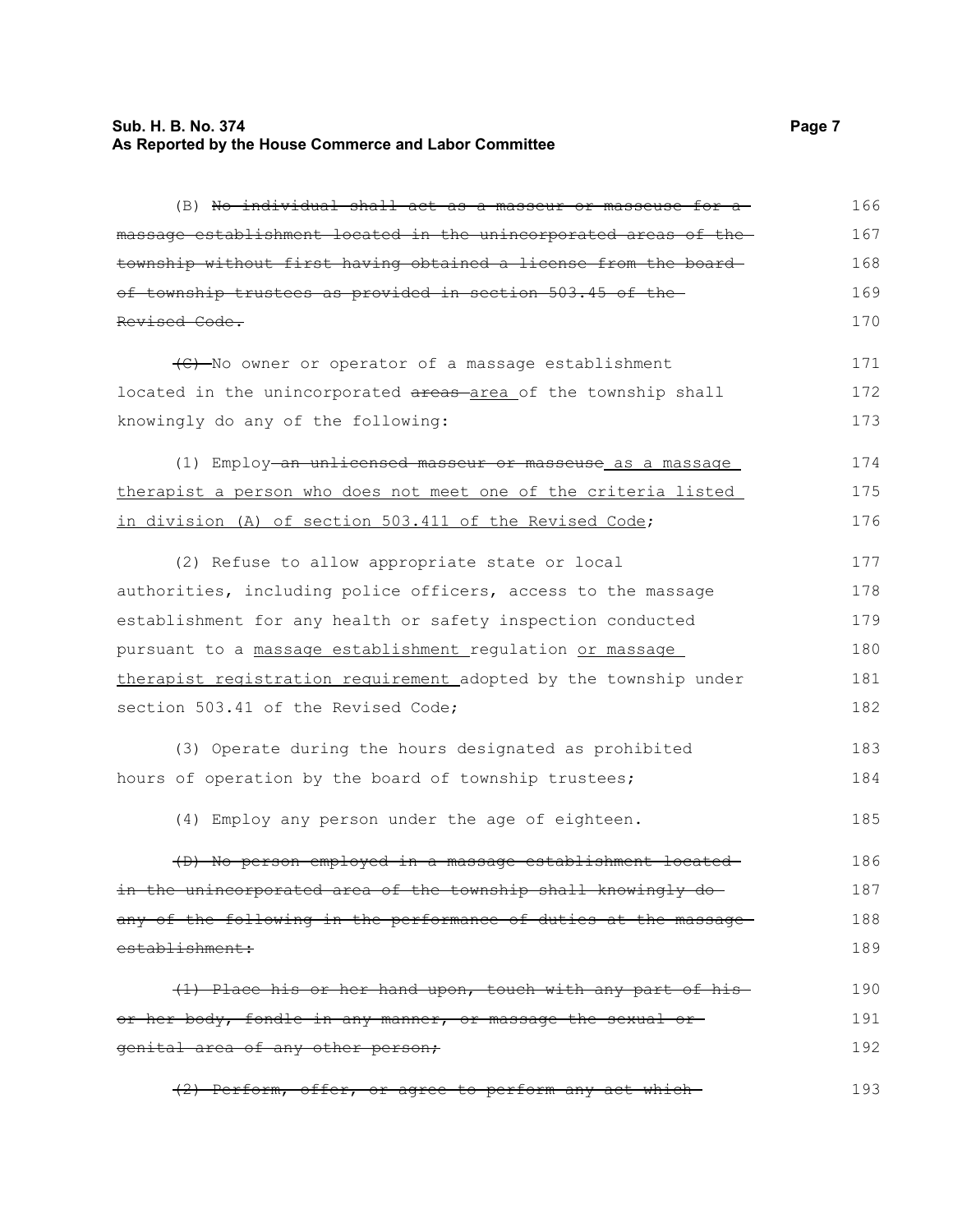### **Sub. H. B. No. 374** Page 8 **As Reported by the House Commerce and Labor Committee**

| would require the touching of the sexual or genital area of any  | 194 |
|------------------------------------------------------------------|-----|
| other person;                                                    | 195 |
| (3) Touch, offer, or agree to touch the sexual or genital        | 196 |
| area of any other person with any mechanical or electrical-      | 197 |
| apparatus or appliance;                                          | 198 |
| (4) Wear unclean clothing, no clothing, transparent              | 199 |
| elothing, or clothing that otherwise reveals the sexual or-      | 200 |
| genital areas of the masseur or masseuse;                        | 201 |
| (5) Uncover or allow the sexual or genital area of any           | 202 |
| other person to be uncovered while providing massages.           | 203 |
| (E) No licensed masseur or masseuse shall accept or              | 204 |
| continue employment at a massage establishment that does not     | 205 |
| have a current, valid permit issued by the board of township     | 206 |
| trustees.                                                        | 207 |
| Sec. 503.43. If a board of township trustees has adopted a       | 208 |
| resolution under section 503.41 of the Revised Code that         | 209 |
| includes a permit requirement to operate a massage               | 210 |
| establishment, the application for a permit to operate a massage | 211 |
| establishment shall be made to the board and shall include the   | 212 |
| following:                                                       | 213 |
| (A) An initial, nonrefundable filing fee of two hundred          | 214 |
| fifty dollars and an annual nonrefundable renewal fee of one     | 215 |
| hundred twenty-five dollars;                                     | 216 |
| (B) A health and safety report of an inspection of the           | 217 |
| premises performed within thirty days of the application to      | 218 |
|                                                                  |     |
| determine compliance with applicable health and safety codes,    | 219 |
| which inspection appropriate state or local authorities acting   | 220 |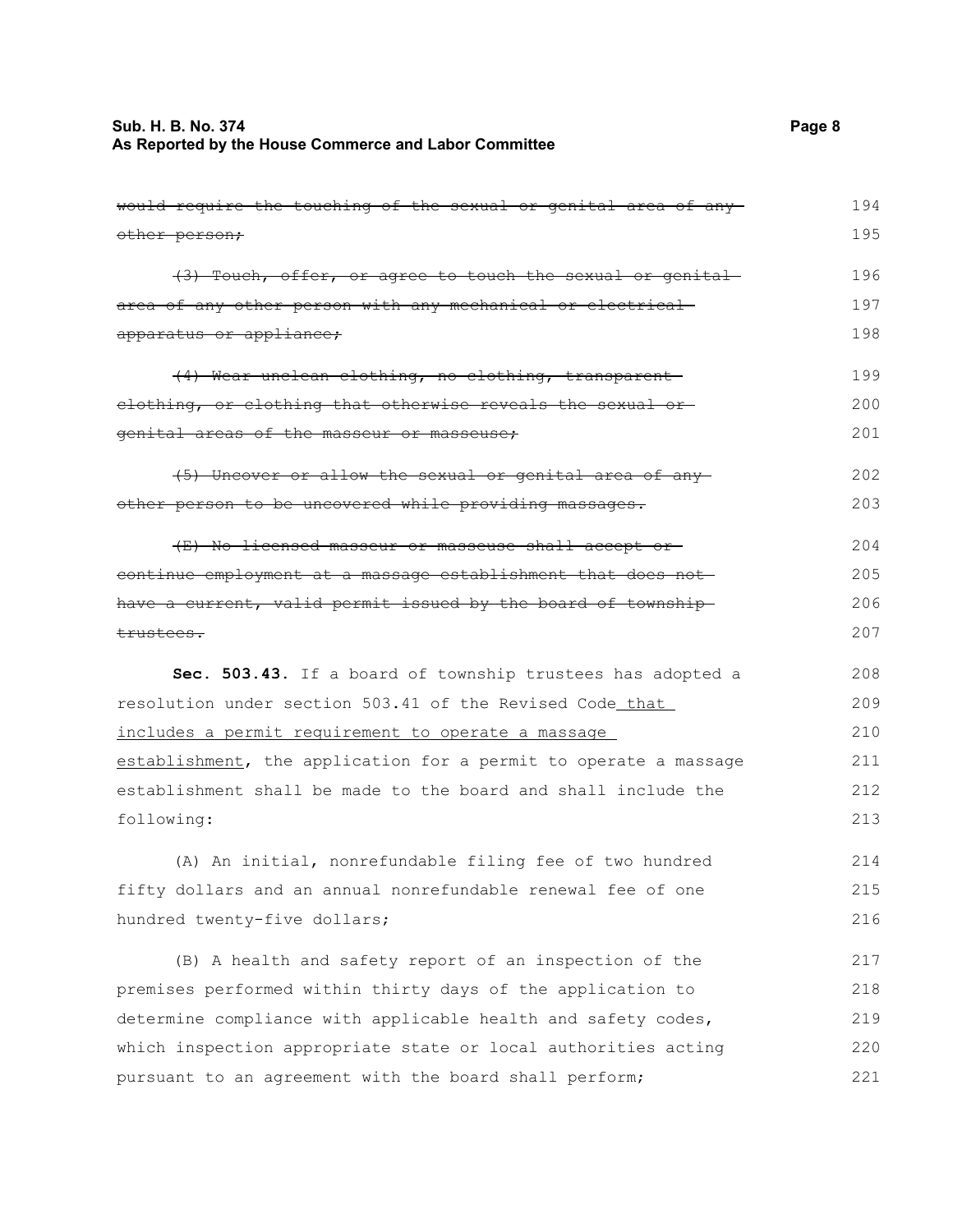#### **Sub. H. B. No. 374** Page 9 **As Reported by the House Commerce and Labor Committee**

(C) The full name and address of any person applying for a permit, including any partner or limited partner of a partnership applicant, any officer or director of a corporate applicant, and any stock holder holding more than two per cent of the stock of a corporate applicant having less than a total of fifty employees or any stock holder holding more than twentyfive per cent of the stock of a corporate applicant having more than a total of fifty employees, the date of birth and socialsecurity number-of each individual, and the federal identification number of any partnership or corporation; (D) Authorization for an investigation into the criminal record of any person applying for a permit; (E) Proof that the massage establishment fully complies with any applicable zoning resolution and amendments to the resolution adopted by the board under Chapter 519. of the Revised Code; (F) Any other information determined by the board to be necessary for the health, safety, and welfare of the township residents, subject to division (E) of section 503.41 of the Revised Code. A permit issued under this section to a massage establishment shall expire one year after the date of issuance, except that no massage establishment shall be required to discontinue business because of the failure of the board to act on a renewal application filed in a timely manner and pending before the board on the expiration date of the establishment's permit. Each permit shall contain the name of the applicant, the address of the massage establishment, and the expiration date of the permit. 222 223 224 225 226 227 228 229 230 231 232 233 234 235 236 237 238 239 240 241 242 243 244 245 246 247 248 249 250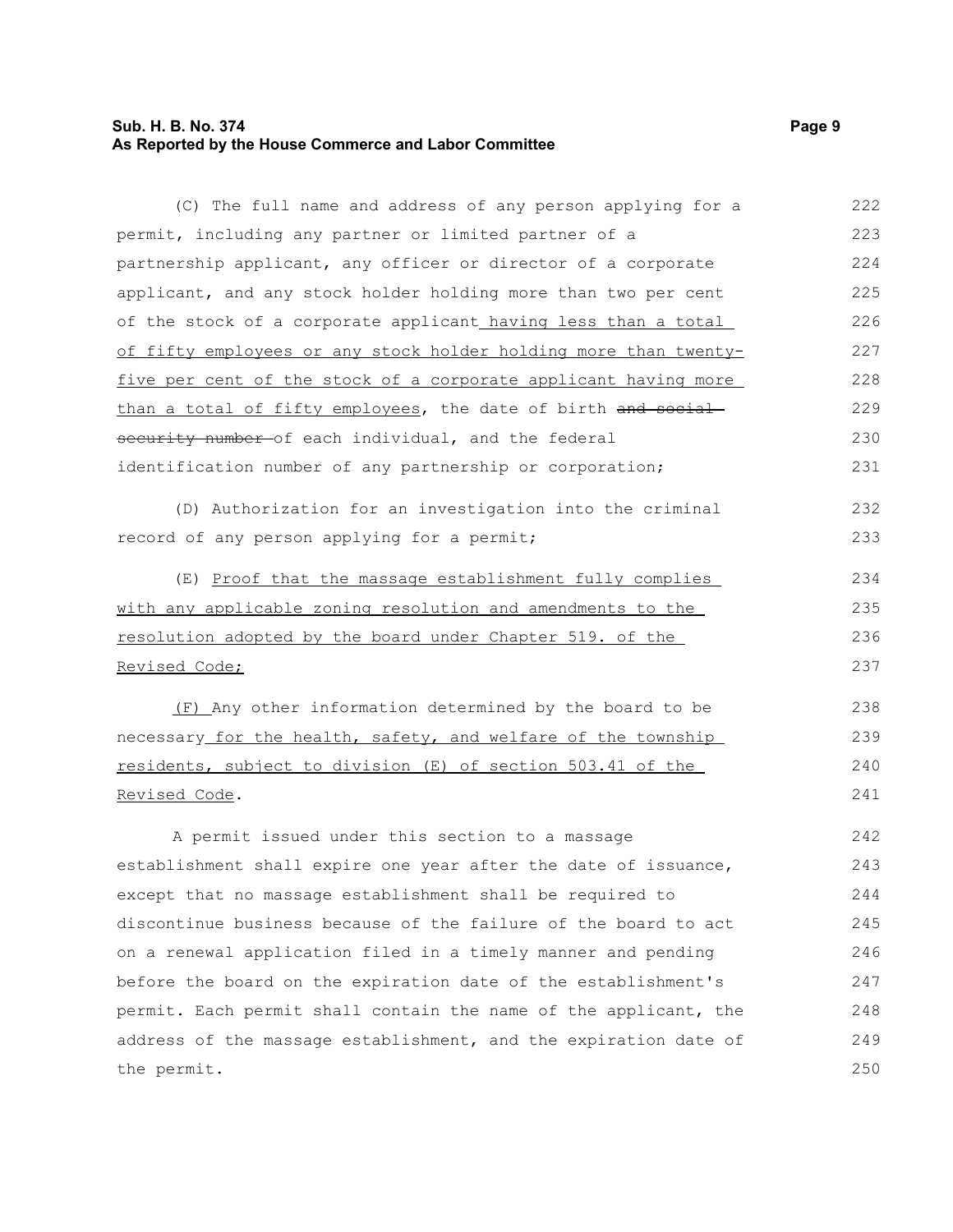#### **Sub. H. B. No. 374 Page 10 As Reported by the House Commerce and Labor Committee**

**Sec. 503.44.** If a board of township trustees has adopted a resolution under section 503.41 of the Revised Code that includes a permit requirement to operate a massage establishment, it shall deny any application for a permit to operate a massage establishment or revoke, at any time, a previously issued permit, for any of the following reasons: (A) Falsification of any of the information required for the application or failure to fully complete the application; (B) Failure to cooperate with any required health or safety inspection; (C) Any one of the persons named on the application is under the age of eighteen; (D) Any one of the persons named on the application has been convicted of or pleaded guilty to any violation of Chapter 2907. of the Revised Code, or any violation of any municipal ordinance that is substantially equivalent to any offense contained in Chapter 2907. of the Revised Code, within five years preceding the application+ (E) Any masseur or masseuse employed at the licensed massage establishment has been convicted of or pleaded guilty to a violation of division (D) of section 503.42 of the Revised Code. **Sec. 503.47.** If a board of township trustees has adopted a resolution under section 503.41 of the Revised Code that includes a permit requirement to operate a massage 251 252 253 254 255 256 257 258 259 260 261 262 263 264 265 266 267 268 269 270 271 272 273 274 275

establishment, the regulations adopted for that purpose may require any of the following: 276 277

(A) A massage establishment to display its current permit in an area open to the public; 278 279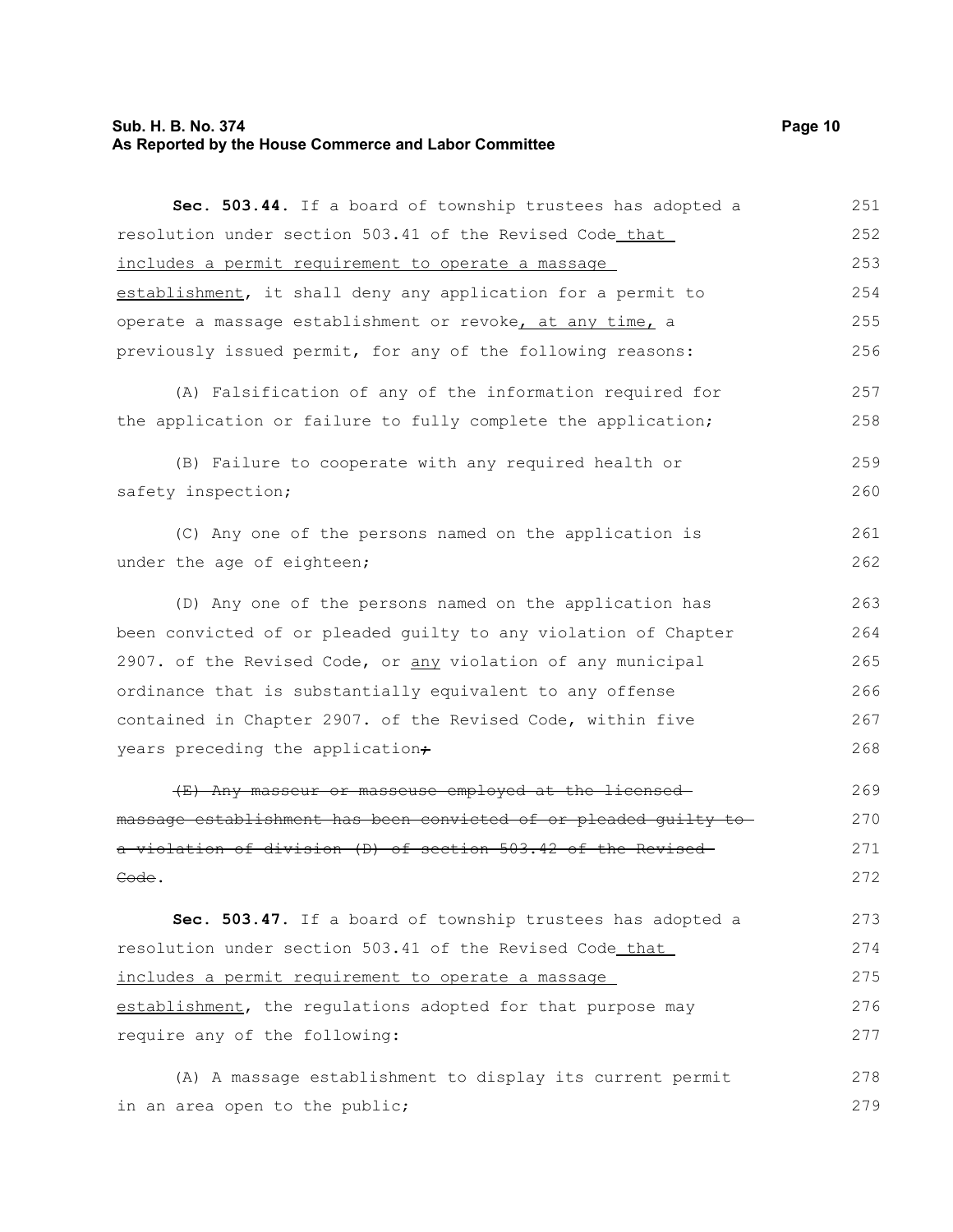### **Sub. H. B. No. 374** Page 11 **As Reported by the House Commerce and Labor Committee**

| (B) Each massager A massage establishment to display the           | 280 |
|--------------------------------------------------------------------|-----|
| massager's license massage therapists' licenses to practice at     | 281 |
| all times in the areas of the massage establishment where-the-     | 282 |
| <i>licensee is providing massages_massage therapy is provided;</i> | 283 |
| (C) Massage establishments to undergo periodic health and          | 284 |
| safety inspections to determine continual compliance with          | 285 |
| applicable health and safety codes;                                | 286 |
| (D) Massagers to undergo periodic physical examinations            | 287 |
| performed by a licensed physician, a physician assistant, a        | 288 |
| elinical nurse specialist, a certified nurse practitioner, or a    | 289 |
| certified nurse-midwife certifying that the massager continues-    | 290 |
| to be free from communicable diseases;                             | 291 |
| (E) Any other requirement reasonably thought necessary by          | 292 |
| the board for the health, safety, and welfare of township          | 293 |
| residents, subject to division (E) of section 503.41 of the        | 294 |
| Revised Code.                                                      | 295 |
| Sec. 503.48. A board of township trustees acting under             | 296 |
| sections 503.40 to 503.49 of the Revised Code that has adopted a   | 297 |
| resolution under section 503.41 of the Revised Code need not       | 298 |
| hold any hearing in connection with an order denying or revoking   | 299 |
| a permit to operate a massage establishment-or masseur or-         | 300 |
| masseuse license. The board shall maintain a complete record of    | 301 |
| each proceeding and shall notify the applicant in writing of its   | 302 |
| order. Any person adversely affected by an order of the board      | 303 |
| denying or revoking a permit to operate a massage establishment    | 304 |
| or masseur or masseuse license may appeal from the order of the    | 305 |
| board to the court of common pleas of the county in which the      | 306 |
| township is located, the place of business of the permit holder-   | 307 |
| is located, or the person is a resident. The appeal shall be in    | 308 |
| accordance with Chapter 2506. of the Revised Code.                 | 309 |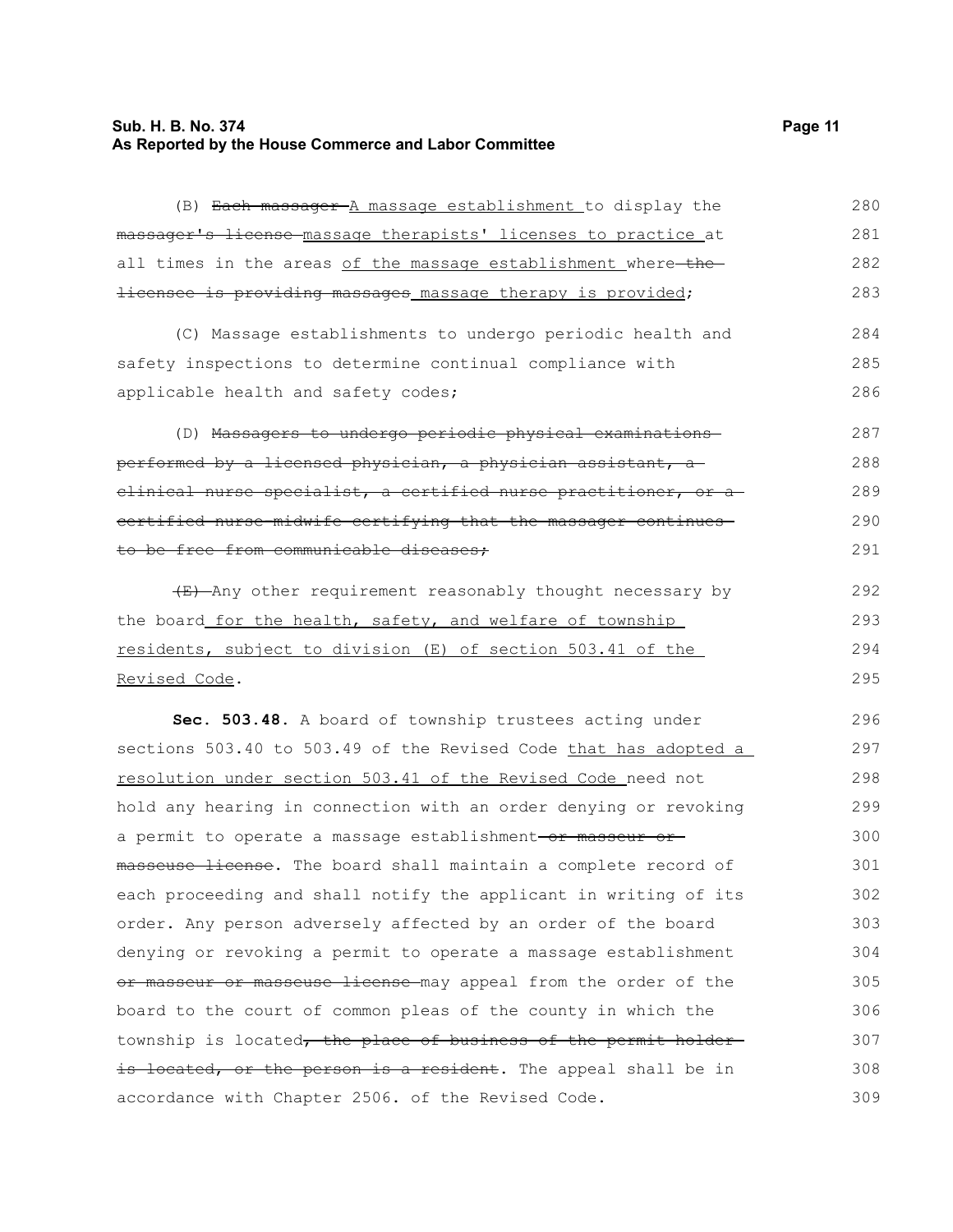#### **Sub. H. B. No. 374 Page 12 As Reported by the House Commerce and Labor Committee**

**Sec. 503.49.** If a board of township trustees has adopted a resolution under section 503.41 of the Revised Code that includes a permit requirement to operate a massage establishment, the board shall deposit the fees collected by the township for massage establishment permits and masseur and masseuse licenses in the township general fund and first use the fees for the cost of administering and enforcing massage establishment regulations and massage therapist registration requirements adopted under section 503.41 of the Revised Code. **Sec. 503.50.** (A) Whoever violates division (A) - or (B) of section 503.42 of the Revised Code is guilty of a misdemeanor of the first degree. (B) Whoever violates division (B) of section 503.411 or

division  $(C)$ ,  $(D)$ , or  $(E)$  (B) of section 503.42 of the Revised Code is guilty of a misdemeanor of the third degree. 322 323 324

#### **Sec. 715.61.** (A) As used in this section:

(1) "Massage establishment" has the same meaning as in section 503.40 of the Revised Code. 326 327

# (2) "Massage therapy" has the same meaning as in section 4731.04 of the Revised Code.

(B) Any municipal corporation may regulate and license manufacturers and dealers in explosives, chattel mortgage and salary loan brokers, peddlers, public ballrooms, scavengers, intelligence officers, billiard rooms, bowling alleys, livery, sale, and boarding stables, dancing or riding academies or schools, race courses, ball grounds, street musicians, secondhand dealers, junk shops, and all persons engaged in the trade, business, or profession of manicuring, massaging, or chiropody. In the granting of any license a municipal 330 331 332 333 334 335 336 337 338

319 320 321

325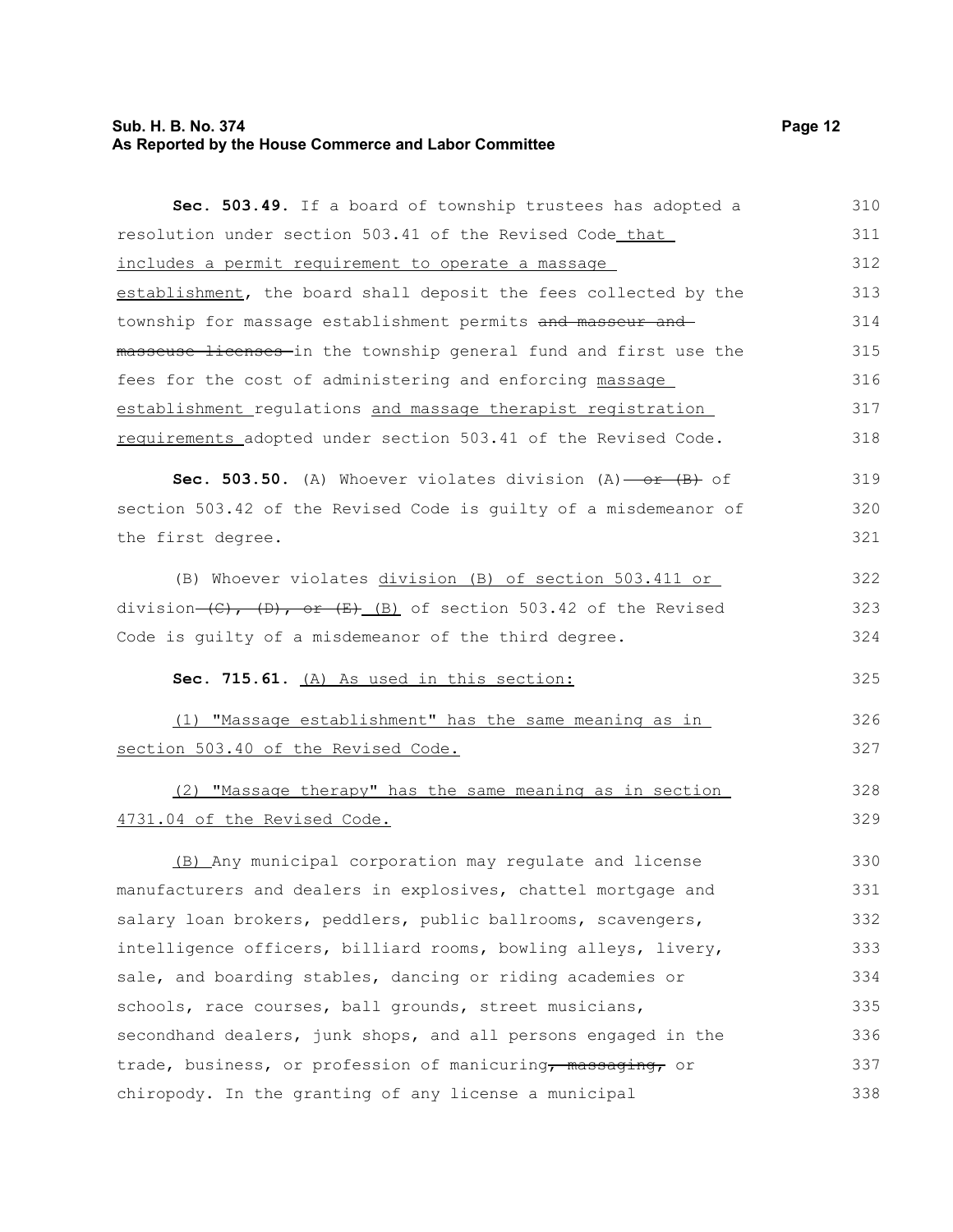| corporation may charge such fees as the legislative authority    | 339 |
|------------------------------------------------------------------|-----|
| deems proper and expedient.                                      | 340 |
| (C)(1) A municipal corporation may regulate and license          | 341 |
| massage establishments within its jurisdiction and may require   | 342 |
| the registration of persons performing massage therapy at the    | 343 |
| massage establishment.                                           | 344 |
| (2) If a municipal corporation regulates massage                 | 345 |
| establishments under this section, the regulations shall include | 346 |
| a requirement that all massage therapy performed in the massage  | 347 |
| establishment be performed by a person described in division (A) | 348 |
| of section 503.411 of the Revised Code.                          | 349 |
| Sec. 2927.17. (A) No person, by means of a statement,            | 350 |
| solicitation, or offer in a print or electronic publication,     | 351 |
| sign, placard, storefront display, or other medium, shall        | 352 |
| advertise massage_therapy, relaxation massage, any other massage | 353 |
| technique or method, or any related service, with the suggestion | 354 |
| or promise of sexual activity.                                   | 355 |
| (B) Whoever violates this section is guilty of unlawful          | 356 |
| advertising of massage, a misdemeanor of the first degree.       | 357 |
| (C) Nothing in this section prevents the legislative             | 358 |
| authority of a municipal corporation or township from enacting   | 359 |
| any regulation of the advertising of massage further than and in | 360 |
| addition to the provisions of divisions (A) and (B) of this      | 361 |
| section.                                                         | 362 |
| (D) As used in this section, "sexual:                            | 363 |
| (1) "Massage therapy" has the same meaning as in section         | 364 |
| 4731.04 of the Revised Code.                                     | 365 |
| (2) "Sexual_activity" has the same meaning as in section         | 366 |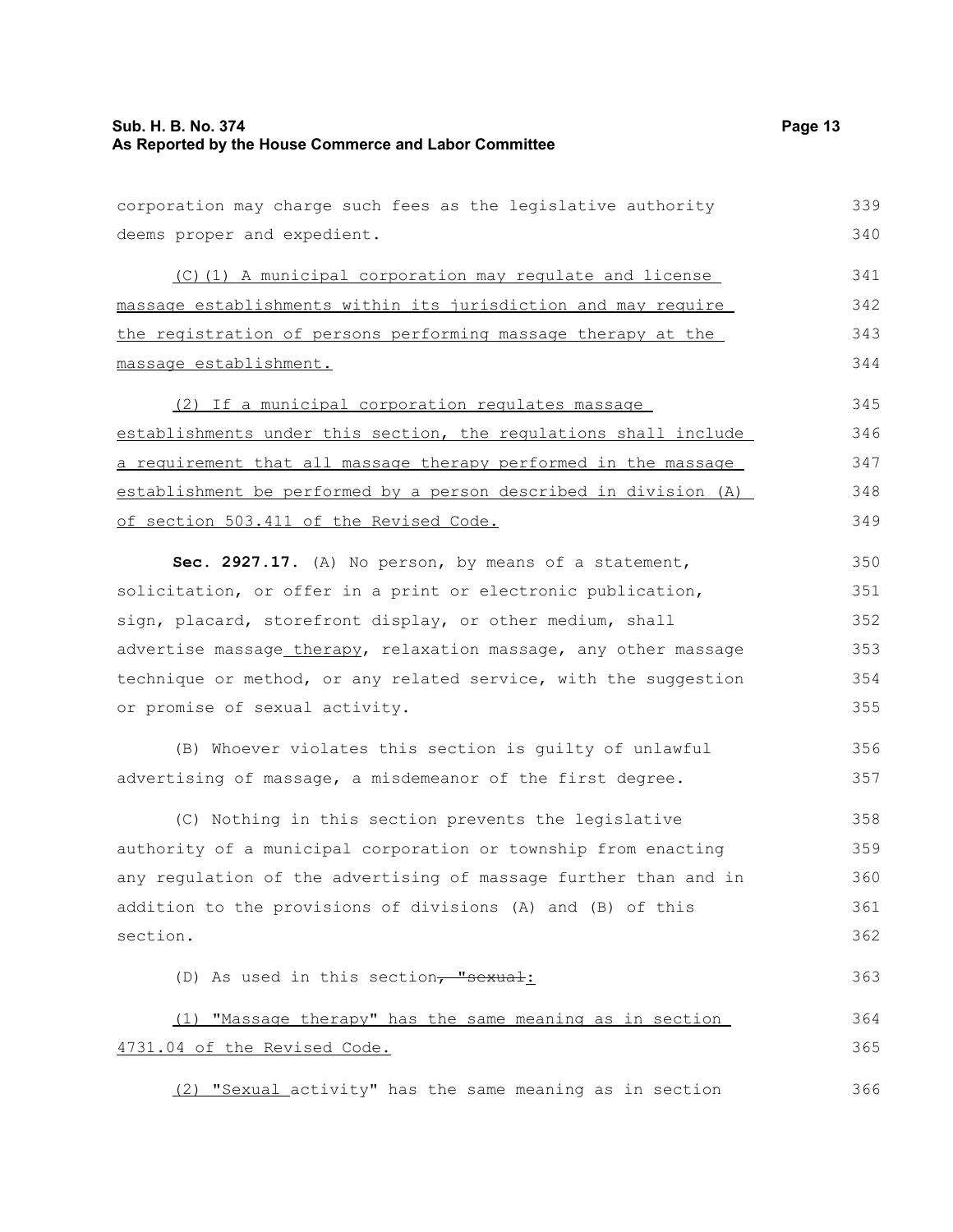| Sub. H. B. No. 374<br>As Reported by the House Commerce and Labor Committee |     |
|-----------------------------------------------------------------------------|-----|
| 2907.01 of the Revised Code.                                                | 367 |
| Sec. 4731.04. As used in this chapter:                                      | 368 |
| (A) "Cosmetic therapy" means the permanent removal of hair                  | 369 |
| from the human body through the use of electric modalities                  | 370 |
| approved by the state medical board for use in cosmetic therapy             | 371 |
| and may include the systematic friction, stroking, slapping, and            | 372 |
| kneading or tapping of the face, neck, scalp, or shoulders.                 | 373 |
| (B) "Fifth pathway training" means supervised clinical                      | 374 |
| training obtained in the United States as a substitute for the              | 375 |
| internship or social service requirements of a foreign medical              | 376 |
| school.                                                                     | 377 |
| (C) "Graduate medical education" means education received                   | 378 |
| through any of the following:                                               | 379 |
| (1) An internship, residency, or clinical fellowship                        | 380 |
| program conducted in the United States and accredited by either             | 381 |
| the accreditation council for graduate medical education of the             | 382 |
| American medical association or the American osteopathic                    | 383 |
| association;                                                                | 384 |
| (2) A clinical fellowship program that is not accredited                    | 385 |
| as described in division $(C)$ (1) of this section, but is                  | 386 |
| conducted in the United States at an institution with a                     | 387 |
| residency program that is accredited as described in that                   | 388 |
| division and is in a clinical field the same as or related to               | 389 |
| the clinical field of the fellowship program;                               | 390 |
| (3) An internship program conducted in Canada and                           | 391 |
| accredited by the committee on accreditation of preregistration             | 392 |
| physician training programs of the federation of provincial                 | 393 |
| medical licensing authorities of Canada;                                    | 394 |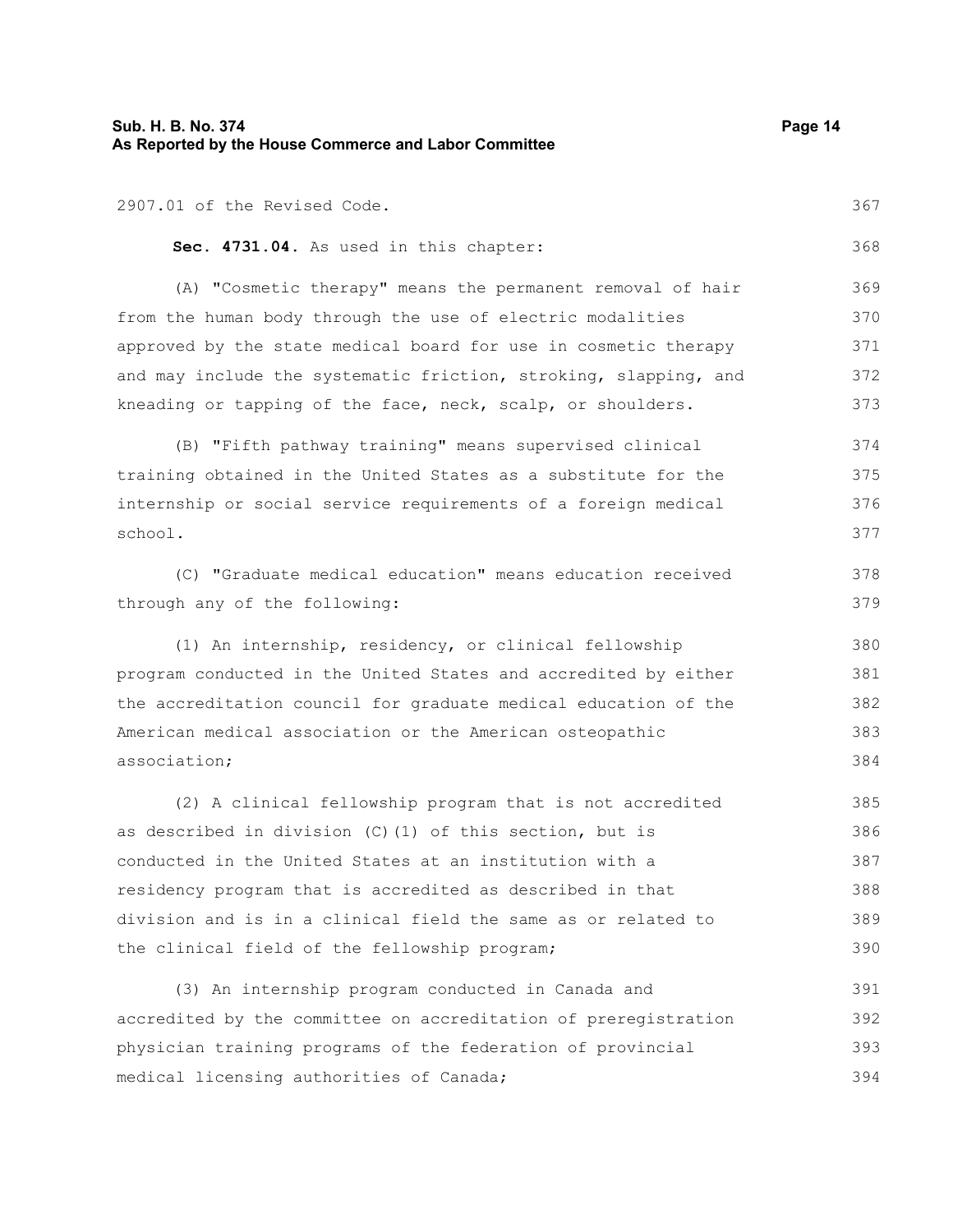#### **Sub. H. B. No. 374 Page 15 As Reported by the House Commerce and Labor Committee**

(4) A residency program conducted in Canada and accredited by either the royal college of physicians and surgeons of Canada or the college of family physicians of Canada. 395 396 397

(D) "Massage therapy" means the treatment of disorders of the human body by the manipulation of soft tissue through the systematic external application of massage techniques including touch, stroking, friction, vibration, percussion, kneading, stretching, compression, and joint movements within the normal physiologic range of motion; and adjunctive thereto, the external application of water, heat, cold, topical preparations, and mechanical devices. 398 399 400 401 402 403 404 405

"Massage therapy" does not include the manipulation of the reproductive organs, perineum, rectum, or anus unless the action is undertaken pursuant to a prescription issued by a person who is authorized under this chapter to practice medicine and surgery or osteopathic medicine and surgery or the action is performed under the supervision of such a physician. 406 407 408 409 410 411

(E) "Reflexology" means a protocol of manual techniques that are applied to specific reflex areas on the feet, hands, and outer ears for the purpose of stimulating the complex neural pathways linking body systems to achieve optimal body function. Manual techniques include thumb- and finger-walking, as well as hook and backup and rotating-on-a-point. 412 413 414 415 416 417

**Sec. 4731.15.** (A) The state medical board also shall regulate the following limited branches of medicine: massage therapy and cosmetic therapy, and to the extent specified in section 4731.151 of the Revised Code, naprapathy and mechanotherapy. The board shall adopt rules governing the limited branches of medicine under its jurisdiction. The rules shall be adopted in accordance with Chapter 119. of the Revised 418 419 420 421 422 423 424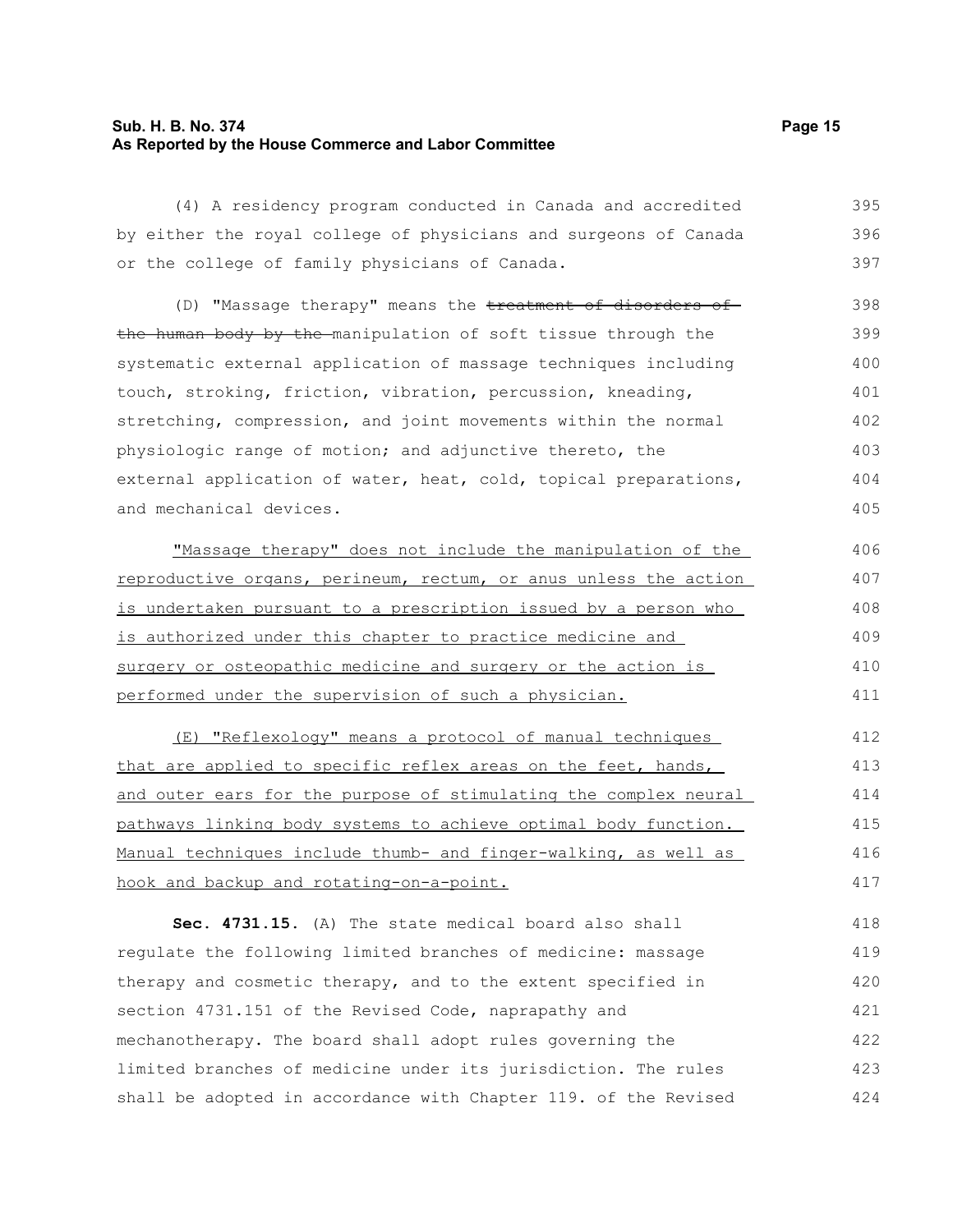#### **Sub. H. B. No. 374 Page 16 As Reported by the House Commerce and Labor Committee**

Code.

(B) A license to practice a limited branch of medicine issued by the state medical board is valid for a two-year period unless revoked or suspended and expires on the date that is two years after the date of issuance. The license may be renewed for additional two-year periods in accordance with division (C) of this section. 426 427 428 429 430 431

(C) Both of the following apply with respect to the renewal of licenses to practice a limited branch of medicine: 432 433

(1) Each person seeking to renew a license to practice a limited branch of medicine shall apply for biennial renewal with the state medical board in a manner prescribed by the board. An applicant for renewal shall pay a biennial renewal fee of one hundred dollars. 434 435 436 437 438

(2) At least one month before a license expires, the board shall provide a renewal notice to the license holder. 439 440

(D) All persons who hold a license to practice a limited branch of medicine issued by the state medical board shall provide the board notice of any change of address. The notice shall be submitted to the board not later than thirty days after the change of address. 441 442 443 444 445

(E) A license to practice a limited branch of medicine shall be automatically suspended if the license holder fails to renew the license in accordance with division (C) of this section. Continued practice after the suspension of the license to practice shall be considered as practicing in violation of sections 4731.34 and 4731.41 of the Revised Code. 446 447 448 449 450 451

If a license has been suspended pursuant to this division for two years or less, it may be reinstated. The board shall 452 453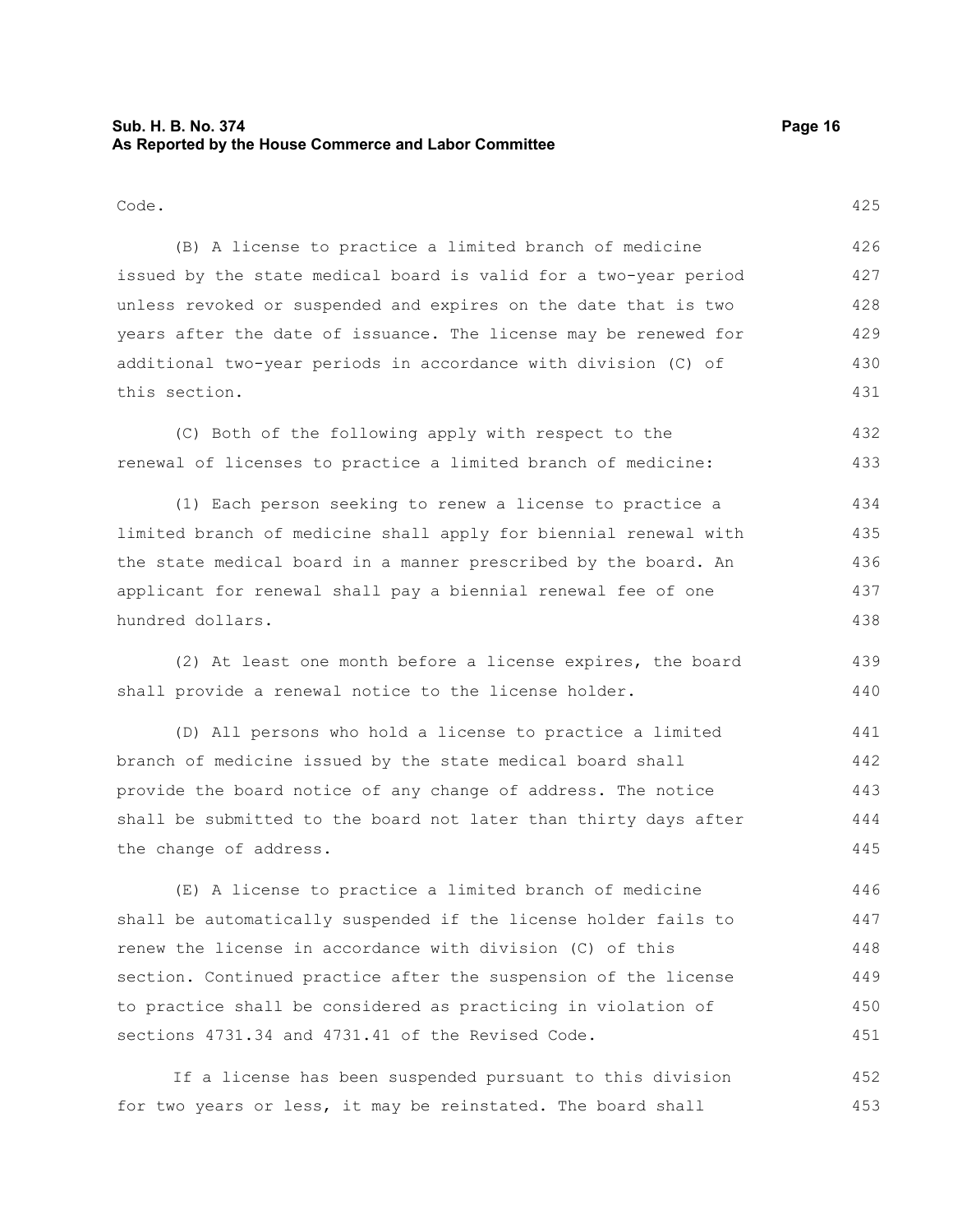#### **Sub. H. B. No. 374 Page 17 As Reported by the House Commerce and Labor Committee**

reinstate the license upon an applicant's submission of a renewal application and payment of a reinstatement fee of one hundred twenty-five dollars. With regard to reinstatement of a license to practice cosmetic therapy, the applicant also shall submit with the application a certification that the number of hours of continuing education necessary to have a suspended license reinstated have been completed, as specified in rules the board shall adopt in accordance with Chapter 119. of the Revised Code. 454 455 456 457 458 459 460 461 462

If a license has been suspended pursuant to this division for more than two years, it may be restored. Subject to section 4731.222 of the Revised Code, the board may restore the license upon an applicant's submission of a restoration application and a restoration fee of one hundred fifty dollars and compliance with sections 4776.01 to 4776.04 of the Revised Code. The board shall not restore to an applicant a license to practice unless the board, in its discretion, decides that the results of the criminal records check do not make the applicant ineligible for a license issued pursuant to section 4731.17 of the Revised Code. 463 464 465 466 467 468 469 470 471 472 473

(F) The following persons are not required to hold a license to practice massage therapy issued under this chapter: 474 475

(1) A person authorized to practice under Chapter 4709., 4713., 4723., 4730., 4734., 4755., or 4762. of the Revised Code, provided that the scope of practice authorizes the person to use massage techniques;

(2) An enrolled student practicing massage therapy as part of a program of study at a school, college, or institution in good standing as determined by the board in accordance with division (A) of section 4731.16 of the Revised Code; 480 481 482 483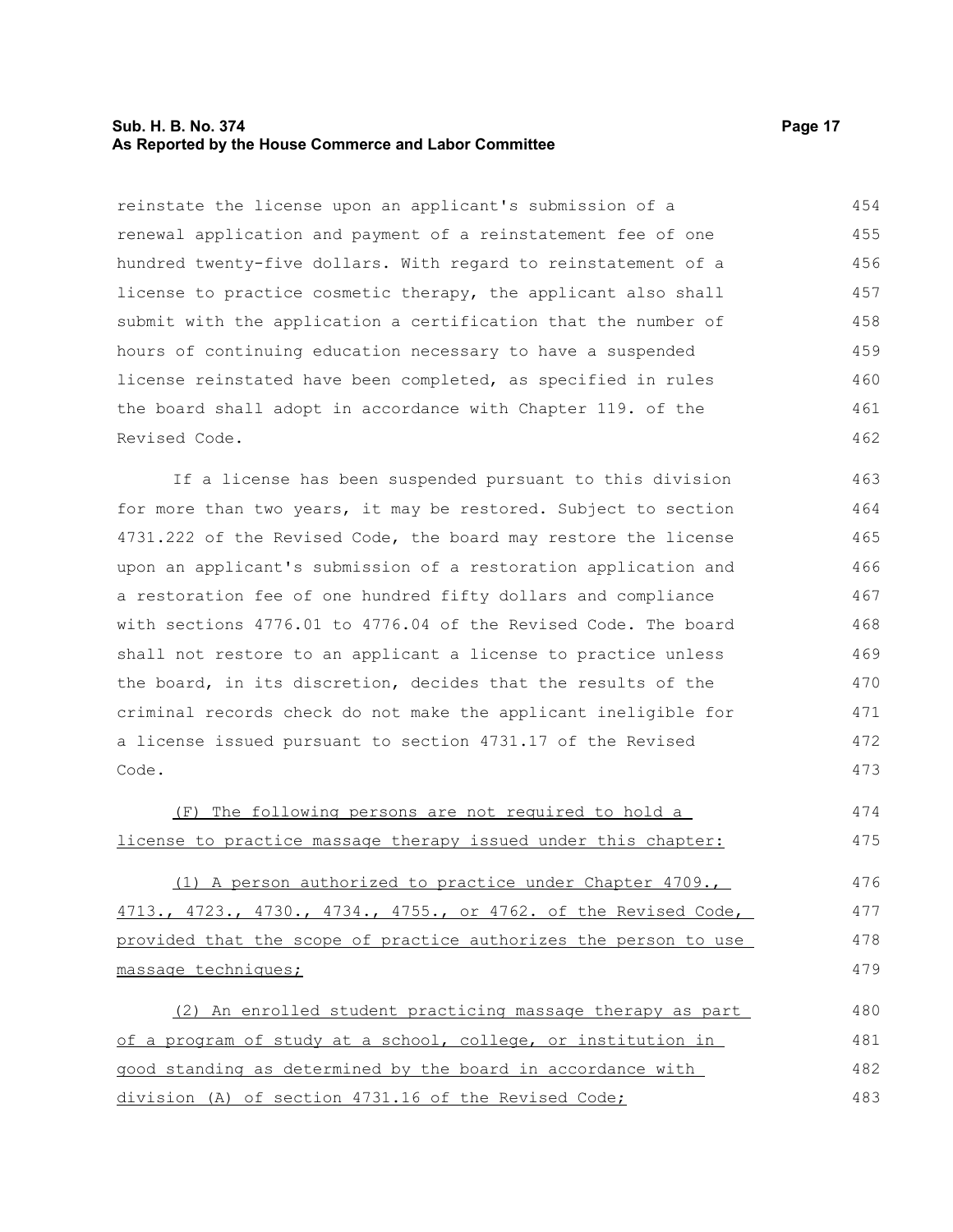| (3) A person holding a license to practice cosmetic                                                                                                    | 484     |
|--------------------------------------------------------------------------------------------------------------------------------------------------------|---------|
| therapy issued under this chapter and whose practice may include                                                                                       | 485     |
| massage techniques;                                                                                                                                    | 486     |
| (4) A person who holds a certification issued by the                                                                                                   | 487     |
| American reflexology certification board or its successor and                                                                                          | 488     |
| who practices reflexology in this state;                                                                                                               | 489     |
| (5) An enrolled student practicing reflexology as part of                                                                                              | 490     |
| a program of study at a school, college, or institution with a                                                                                         | 491     |
| certificate of registration issued by the state board of career                                                                                        | 492     |
| colleges and schools under section 3332.05 of the Revised Code.                                                                                        | 493     |
| Sec. 4731.41. (A) No-Except as provided in division (F) of                                                                                             | 494     |
| section 4731.15 of the Revised Code, no person shall practice                                                                                          | 495     |
| medicine and surgery, or any of its branches, without the                                                                                              | 496     |
| appropriate license or certificate from the state medical board                                                                                        | 497     |
| to engage in the practice. No person shall advertise or claim to                                                                                       | 498     |
| the public to be a practitioner of medicine and surgery, or any                                                                                        | 499     |
| of its branches, without a license or certificate from the                                                                                             | 500     |
| board. No person shall open or conduct an office or other place                                                                                        | 501     |
| for such practice without a license or certificate from the                                                                                            | 502     |
| board. No person shall conduct an office in the name of some                                                                                           | 503     |
| person who has a license or certificate to practice medicine and                                                                                       | 504     |
| surgery, or any of its branches. No person shall practice                                                                                              | 505     |
| medicine and surgery, or any of its branches, after the person's                                                                                       | 506     |
| license or certificate has been revoked, or, if suspended,                                                                                             | 507     |
| during the time of such suspension.                                                                                                                    | 508     |
| the contract of the contract of the contract of the contract of the contract of the contract of the contract of<br>the contract of the contract of the | $-$ 0.0 |

A license or certificate signed by the secretary of the board to which is affixed the official seal of the board to the effect that it appears from the records of the board that no such license or certificate to practice medicine and surgery, or any of its branches, in this state has been issued to the person 509 510 511 512 513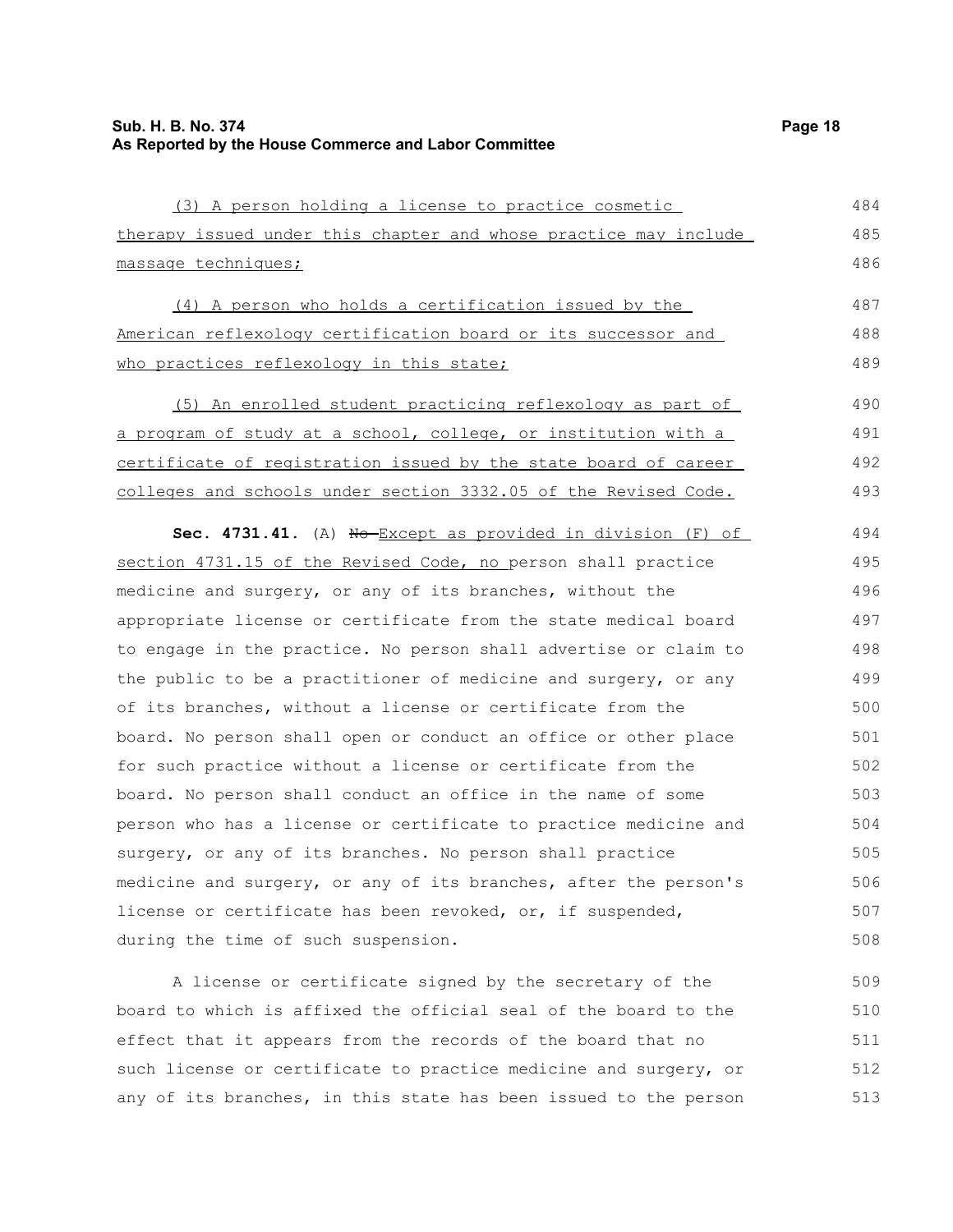#### **Sub. H. B. No. 374 Page 19 As Reported by the House Commerce and Labor Committee**

specified therein, or that a license or certificate to practice, if issued, has been revoked or suspended, shall be received as prima-facie evidence of the record of the board in any court or before any officer of the state. 514 515 516 517

(B) No license or certificate from the state medical board is required by a physician who comes into this state to practice medicine at a free-of-charge camp accredited by the SeriousFun children's network that specializes in providing therapeutic recreation, as defined in section 2305.231 of the Revised Code, for individuals with chronic illnesses as long as all of the following apply:

(1) The physician provides documentation to the medical director of the camp that the physician is licensed and in good standing to practice medicine in another state;

(2) The physician provides services only at the camp or in connection with camp events or camp activities that occur off the grounds of the camp;

(3) The physician receives no compensation for the services; 531 532

(4) The physician provides those services within this state for not more than thirty days per calendar year; 533 534

(5) The camp has a medical director who holds an unrestricted license to practice medicine issued in accordance with division (A) of this section. 535 536 537

(C) Division (A) of this section does not apply to a person who meets both of the following conditions: 538 539

(1) The person holds in good standing a valid license to practice medicine and surgery issued by another state. 540 541

525 526 527